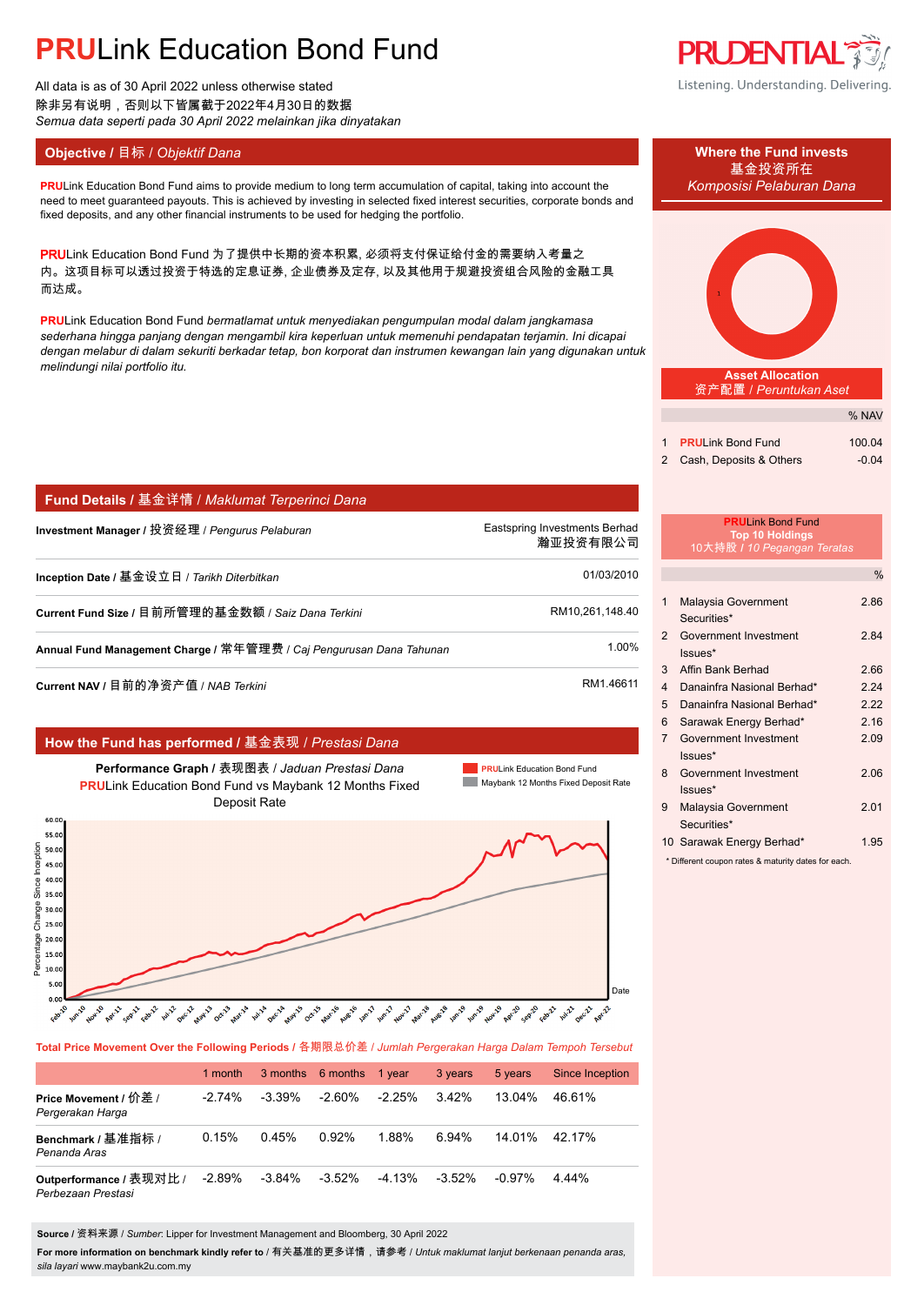## **PRUL** ink Education Bond Fund

All data is as of 30 April 2022 unless otherwise stated 除非另有说明,否则以下皆属截于2022年4月30日的数据 *Semua data seperti pada 30 April 2022 melainkan jika dinyatakan*

## **PRUDENTIAL** Listening. Understanding. Delivering.

### **Monthly Update /** 每月简报 / *Peningkatan Bulanan*

#### **Market Review /** 市场回顾 */ Tinjauan Bulanan*

As widely expected, the Fed raised its federal funds rate by 50bps to 0.75%-1.00% at its May 2022 FOMC meeting and revealed its plan to shrink its balance sheet by USD47.5 billion per month starting Jun 2022 before doubling the amount to USD95 billion after three months. At his press conference, Fed Chair Powell acknowledged that inflation could remain substantially elevated and signalled more half-point hikes in the coming meetings although a 75bps hike has been ruled out for now. Powell also reiterated that the US economy is very strong and well positioned to handle the planned rate hikes, an indication that reining in inflation remains the Fed's immediate focus.

Malaysia transitioned into the endemic phase in Apr 2022 and is in talks with other countries for the recognition of Malaysia's Covid-19 vaccination and test certificates. Meanwhile, requirements for the wearing of face masks outdoors, scanning of MySejahtera and pre-departure and on-arrival tests for fully vaccinated travellers have been scrapped effective 1 May 2022. These developments coupled with the availability of antiviral drugs for the treatment of infected adults at high risk of developing severe symptoms will continue to support economic recovery. Meanwhile, World Bank lowered Malaysia's 2022 GDP growth forecast to 5.5% from 5.8% previously, while IMF revised its global and ASEAN-5 growth forecasts to 3.6% and 5.3% from 4.4% and 5.6% previously to reflect the direct impact of the Russia-Ukraine war on top of the impediments from the Omicron variant. The IMF also warned that the tightening in advanced economy could exert pressure on capital flows in emerging markets.

Malaysia's MGS curve moved significantly higher in the month of Apr 2022. The yields of the 3-year, 5-year, 10-year and 15-year MGS rose 31bps, 53bps, 53bps and 59bps respectively to close the month at 3.49%, 3.92%, 4.38% and 4.83% respectively. Similarly, yields of MGII ended higher with yields of the 3-year, 5-year, 10-year and 15-year MGII increasing 53bps, 55bps, 49bps and 52bps respectively to end the month at 3.48%, 4.05%, 4.41% and 4.82% respectively.

美联储联邦公开市场委员会(FOMC)如市场广泛预期般在2022年5月份会议将联邦基准利率上调50个基点至0.75%-1.00%区间。与此同时,美联储透露将从 2022 年 6 月开始每月缩减资产负债表475 亿美元,三个月后将翻倍至 950 亿美元。美联储主席鲍威尔在新闻发布会上承认通胀可能会继续大幅上升,并放话表示接下来的会 议将各加息50个基点,尽管目前已经排除了加息 75 个基点的可能性。鲍威尔还重申,美国经济非常强劲且能够很好地应对计划中的加息行动,表明控制通胀仍然是美 联储的当务之急。

马来西亚自2022年4月起过渡至地方性流行病阶段,同时正与其他国家就承认大马新冠肺炎疫苗接种和检测证书展开谈判。此外,自2022年5月1日起,民众在户外不 强制戴口罩、无需扫描My Sejahtera二维码以及已接种疫苗旅客出入境无需检测。除了这些发展,抗病毒药物可用于治疗有严重症状高风险感染的成年人等利好将继 续支持经济复苏。与此同时,世界银行将大马2022 年国内生产总值增长预测从此前的 5.8%下调至 5.5%。另外,国际货币基金组织将全球和东盟五国的增长预测从之 前的 4.4% 和 5.6%下调至 3.6% 和 5.3%,以反映Omicron变异体带来的逆风以外,俄乌战争的直接影响。该组织还警告说,发达经济体的经济紧缩可能会对新兴市场 的资本流动构成压力。

大马政府债券收益率曲线于2022年4月走高。3年、5年、10年和15年大马政府债券收益率分别上涨31、53、53和59个基点,以3.49%、3.92%、4.38%和4.83%结束 当月的交易。与此同时,大马政府投资票据收益率也扬升,3年、5年、10年和15年大马政府投资票据分别走高53、55、49和52个基 点,以3.48%、4.05%、4.41%和4.82%挂收。

*Seperti yang dijangkakan secara meluas, Fed menaikkan kadar dana persekutuannya sebanyak 50 mata asas kepada 0.75% hingga 1.00% semasa mesyuarat FOMC Mei 2022 dan mendedahkan rancangannya untuk mengecilkan kunci kira-kira sebanyak USD47.5 bilion sebulan bermula Jun 2022 sebelum menggandakan jumlah tersebut kepada USD95 bilion selepas tiga bulan. Sewaktu sidang akhbarnya, Pengerusi Fed, Powell mengakui bahawa inflasi boleh terus meningkat dengan ketara dan mengisyaratkan kenaikan lebih dari separuh mata dalam mesyuarat akan datang walaupun kenaikan 75 mata asas telah ditolak buat masa ini. Powell juga menegaskan bahawa ekonomi AS sangat kukuh dan berada pada kedudukan yang baik untuk mengendalikan kenaikan kadar yang dirancang, satu petunjuk bahawa mengekang inflasi kekal sebagai tumpuan serta merta Fed.*

*Malaysia beralih ke fasa endemik pada April 2022 dan sedang berbincang dengan negara lain untuk pengiktirafan sijil ujian dan vaksinasi Covid-19 Malaysia. Sementara itu, keperluan untuk memakai pelitup muka di luar rumah, pengimbasan MySejahtera dan ujian sebelum berlepas dan semasa ketibaan ke atas pengembara yang lengkap divaksin telah dibatalkan berkuat kuasa 1 Mei 2022. Perkembangan ini ditambah dengan ketersediaan ubat antivirus bagi rawatan orang dewasa yang dijangkiti dan yang berisiko tinggi mengalami gejala teruk akan terus menyokong pemulihan ekonomi. Sementara itu, Bank Dunia menurunkan unjuran pertumbuhan KDNK Malaysia 2022 kepada 5.5% daripada 5.8% sebelum ini, manakala IMF menyemak semula unjuran pertumbuhan global daripada 3.6% kepada 4.4% dan ASEAN-5 daripada 5.3% kepada 5.6% untuk mencerminkan impak langsung Perang Ukraine-Rusia di samping halangan berikutan varian Omicron. IMF juga memberi amaran bahawa pengetatan melibatkan ekonomi maju boleh memberi tekanan kepada aliran modal dalam pasaran memuncul.*

*Keluk MGS Malaysia bergerak lebih tinggi dengan ketara pada bulan April 2022. Hasil MGS 3 tahun, 5 tahun, 10 tahun dan 15 tahun masing-masing meningkat 31 mata asas, 53 mata asas, 53 mata asas dan 59 mata asas lalu menutup bulan dagangan pada 3.49%, 3.92%, 4.38% dan 4.83%. Begitu juga, hasil MGII berakhir lebih tinggi dengan hasil MGII 3 tahun, 5 tahun, 10 tahun dan 15 tahun masing-masing meningkat 53 mata asas, 55 mata asas, 49 mata asas dan 52 mata asas lalu mengakhiri bulan dagangan pada 3.48%, 4.05%, 4.41% dan 4.82%.*

### **Market Outlook /** 市场展望 */ Gambaran Bulanan*

Malaysia's Mar 2022 headline inflation rate came in unchanged at 2.2% YoY as higher Food & Non-Alcoholic Beverages (+4.0% YoY) and Transportation (+2.6% YoY) inflations were partially offset by a softer growth in Housing , Water, Electricity, Gas and Other Fuels (+0.9% YoY) prices. Having said that, core inflation accelerated further to 2.0% YoY (Feb 2022: +1.8% YoY), a reflection of the broadening increase in prices of goods and services. Overall inflationary risk remains tilted to the upside although the government's commitment to ensure price stability of basic necessities could help mitigate some pressure . For 2022, full year inflation is expected to remain modest, coming in within BNM's forecast of 2.2% to 3.2%.

Markets across the globe remained highly volatile in Apr 2022, driven predominantly by higher rate hike expectations across developed markets and the ongoing geopolitical conflicts. We note that the concern over tighter global financial conditions has started to be reflected in the FX weakness and volatility in emerging economies, exerting pressure on central banks to re-assess their monetary policy stance. In Malaysia, the sovereign yield curve shifted much higher in the month of Apr 2022 despite inflationary pressure staying relatively muted thus far. In the near term, volatilities in the global market are expected to persist as sentiments continue to be weighed by concerns on global growth outlook and inflation outlook on the back of the on-going Russia-Ukraine war and China's strict Covid-19 containment measures. For 2022, we believe the main themes surrounding the Malaysian bond market are Malaysia's economic growth , inflationary pressures and monetary policy normalization, potential general elections as well as the supply-demand dynamics.

There will be three auctions in the month of May 2022, the new 30 Y MGII 05/52, the re-opening of the 10-year MGS 07/32 and the re-opening of the 3-year MGII 10/25. While there is still ample liquidity in the system, the outcome of these auctions is likely to be influenced by prevailing market sentiment. On the corporate front, we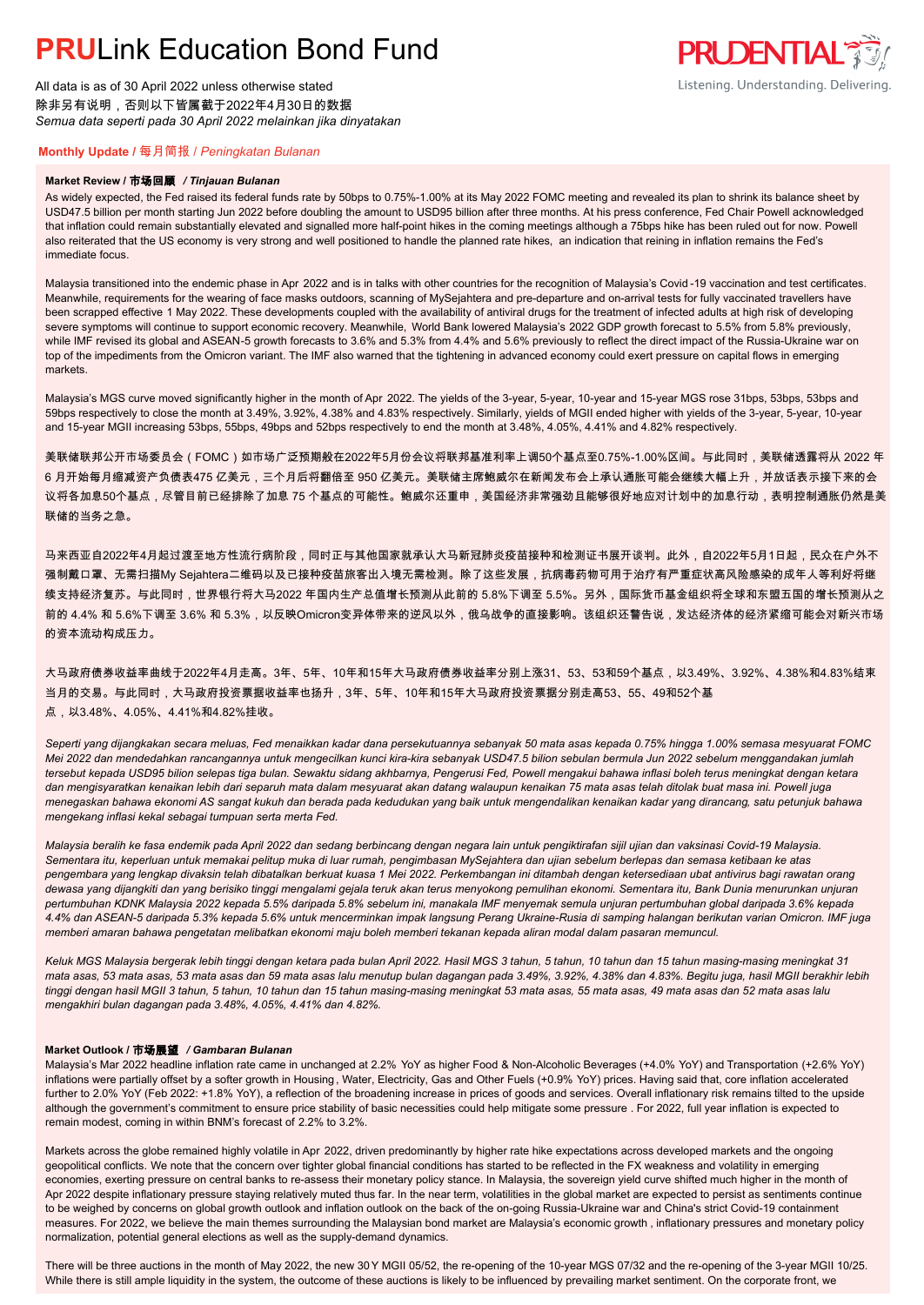## **PRULink Education Bond Fund**

All data is as of 30 April 2022 unless otherwise stated 除非另有说明,否则以下皆属截于2022年4月30日的数据 *Semua data seperti pada 30 April 2022 melainkan jika dinyatakan*

expect mixed demand for corporate bonds as investors continue to be selective in their investments.

马来西亚2022年3月总体通货膨胀率按年保持不变在2.2%。食品与非酒精饮料和运输走高,按年分别起+4.0%和+2.6%;但住房、水、电、天然气和其他燃料价格(按 年+0.9%)增长放缓部分抵消了其他类别走高带来的影响。尽管如此,核心通货膨胀按年进一步加速到2.0%,比较2022年2月的是按年+1.8%;反映商品和服务价格广 泛上涨。虽然政府承诺确保基本必需品价格稳定或有助于缓解一些压力,总体通胀风险仍倾向于走高。2022 年全年通胀预计保持温和,处于国行预测的 2.2% 至 3.2% 范围内。

**PRUDENTIAL** 

Listening. Understanding. Delivering.

2022 年 4月,全球市场走势依然如过山车般波动,主要由发达市场的升息预期升温和持续的地缘政治冲突驱动。我们注意到,市场对全球金融状况趋紧的担忧已开始 反映在新兴经济体疲软和波动的外汇走势上,并为各国央行重新评估货币政策立场带来了压力。在马来西亚,尽管通胀压力迄今相对温和,主权收益率曲线于2022 年 4 月进一步走高。短期内,持续上演的俄乌战争和中国实施的严格Covid-19 遏制措施对全球增长和通胀前景带来的担忧继续打压市场情绪;在此情景下,全球市场预 计将持续波动。2022 年,我们认为围绕马来西亚债券市场的主要主题包括大马经济增长、通胀压力和货币政策正常化、潜在的全国大选以及供需动态。

2022年5月将有三项招标,包括30年期大马政府投资票据05/52的全新发行、10年期大马政府债券07/32以及3年期大马政府投资票据10/25的增额发行。尽管系统中仍 有充裕的流动性,这些招标的结果料将取决于当前的市场情绪。企业债券方面,我们预料市场对企业债券的需求将参差不齐,因为投资者继续在投资方面保持选择 性。

*Kadar inflasi utama Mac 2022 Malaysia tidak berubah pada 2.2% YoY apabila angka inflasi Makanan & Minuman Bukan Beralkohol (+4.0% YoY) dan Pengangkutan (+2.6% YoY) yang lebih tinggi telah diimbangi sebahagiannya oleh pertumbuhan yang lebih perlahan dalam Perumahan, Air, Elektrik, Harga Gas dan Bahan Api Lain (+0.9% YoY). Namun begitu, inflasi teras terus meningkat kepada 2.0% YoY (Feb 2022: +1.8% YoY), mencerminkan peningkatan harga barangan dan perkhidmatan yang meluas. Keseluruhan risiko inflasi kekal meningkat walaupun komitmen kerajaan untuk memastikan kestabilan harga barang keperluan asas dapat membantu mengurangkan tekanan. Bagi 2022, inflasi setahun penuh dijangka kekal sederhana, berada dalam unjuran BNM sebanyak 2.2% hingga 3.2%.*

*Pasaran di seluruh dunia masih lagi sangat tidak menentu pada April 2022, didorong terutamanya oleh jangkaan kenaikan kadar yang lebih tinggi di seluruh pasaran maju dan konflik geopolitik yang berterusan. Kami menyedari bahawa kebimbangan terhadap keadaan kewangan global yang lebih ketat telah mula dicerminkan oleh kelemahan pertukaran asing (FX) dan volatiliti ekonomi memuncul, lalu memberikan tekanan kepada bank pusat untuk menilai semula pendirian dasar monetari. Di Malaysia, keluk hasil kerajaan berubah lebih tinggi pada bulan April 2022 walaupun tekanan inflasi secara relatifnya tidak berubah setakat ini. Dalam jangka terdekat, volatiliti pasaran global dijangka akan berterusan kerana sentimen terus ditekan oleh kebimbangan terhadap prospek pertumbuhan global dan prospek inflasi dilatari perang Rusia-Ukraine yang berlanjutan dan langkah-langkah pembendungan Covid-19 yang ketat oleh China. Bagi tahun 2022, kami percaya tema utama yang menyelubungi pasaran bon Malaysia ialah pertumbuhan ekonomi Malaysia, tekanan inflasi dan penormalan dasar monetari, kemungkinan berlangsungnya pilihan raya umum serta dinamik penawaran-permintaan.*

*Terdapat tiga lelongan pada bulan Mei 2022, MGII baharu 30 tahun 05/52, pembukaan semula MGS 10 tahun 07/32 dan pembukaan semula MGII 3 tahun 10/25. Walaupun kecairan dalam sistem masih lebih dari mencukupi, hasil lelongan tersebut mungkin dipengaruhi oleh sentimen pasaran semasa. Meninjau korporat, kami menjangkakan permintaan ke atas bon korporat bercampur-campur kerana pelabur terus selektif dengan pelaburan mereka.*

#### **Fund Review & Strategy /** 基金表现评论与投资策略 */ Tinjauan dan Strategi Dana*

The Fund returned -2.74% for the month, underperforming the benchmark return of 0.15% by 2.89%. Year-to-date, the Fund returned -3.62%, underperforming the benchmark return of 0.61% by 4.23%.

The underperformance in the month was attributed to the significantly higher in bond yields across all tenors. Markets across the globe remained highly volatile in April 2022, driven predominantly by higher rate hike expectations across developed markets and the ongoing geopolitical conflicts.

In the near term, we still see bonds facing headwinds on the back of expected sustainable economic recovery, unfavourable demand-supply dynamics, Russian-Ukraine crisis and inflationary pressures. Going forward, we believe the performance of the bond market will continue to be dictated by economic data, supply- demand dynamics, as well as global risk sentiment.

We continue to be prudent in our credit selection. Given the expected improvement in credit conditions we may selectively increase our exposure to sectors that have turned the corner.

本基金于月内录得-2.74%回酬,跑输回酬为0.15%的基准2.89%。年度至今,此基金的回酬是-3.62%,较回酬为0.61%的基准逊色4.23%。

检讨月份表现逊色是因为所有期限的债券收益率显著走高。2022年4月,全球市场持续剧烈波动,主要受发达市场加息预期升温和地缘政治冲突延烧影响。

短期内,我们仍认为债券将面临逆风,因为经济预计可持续复苏、供需动态不利、俄乌危机和通胀压力冲击。展望未来,我们认为债券市场的表现将继续由经济数据、供需动态以及全 球风险情绪所主导。

#### 我们继续审慎选择信贷。鉴于信贷状况预期改善,我们或选择性增持表现好转的领域。

*Dana menyampaikan pulangan -2.74% untuk bulan ini, tidak mengatasi pulangan penanda aras 0.15% sebanyak 2.89%. Sejak awal tahun hingga kini, Dana mengembalikan -3.62%, tidak mengatasi pulangan penanda aras 0.61% sebanyak 4.23%.*

Prestasi merosot pada bulan tersebut disebabkan oleh hasil bon yang ketara lebih tinggi merentas semua tenor. Pasaran di segenap benua kekal amat tidak menentu pada April 2022, didorong *terutamanya oleh jangkaan kenaikan kadar yang lebih tinggi merentangi pasaran maju dan konflik geopolitik yang berterusan.*

*Dalam tempoh terdekat, kami masih melihat bon menghadapi masalah berikutan jangkaan pemulihan ekonomi yang mampan, dinamik permintaan-penawaran yang suram, krisis Rusia-Ukraine dan tekanan inflasi. Melangkah ke hadapan, kami percaya prestasi pasaran bon akan terus ditentukan oleh data ekonomi, dinamik penawaran-permintaan, serta sentimen risiko global.*

*Kami terus berhemat dalam pemilihan kredit. Memandangkan jangkaan keadaan kredit akan semakin baik, kami mungkin akan lebih meningkatkan pendedahan kepada sebilangan sektor yang sudah pun pulih.*

**Source /** 资料来源 / *Sumber*: Fund Commentary, April 2022, Eastspring Investments Berhad

**Disclaimer**